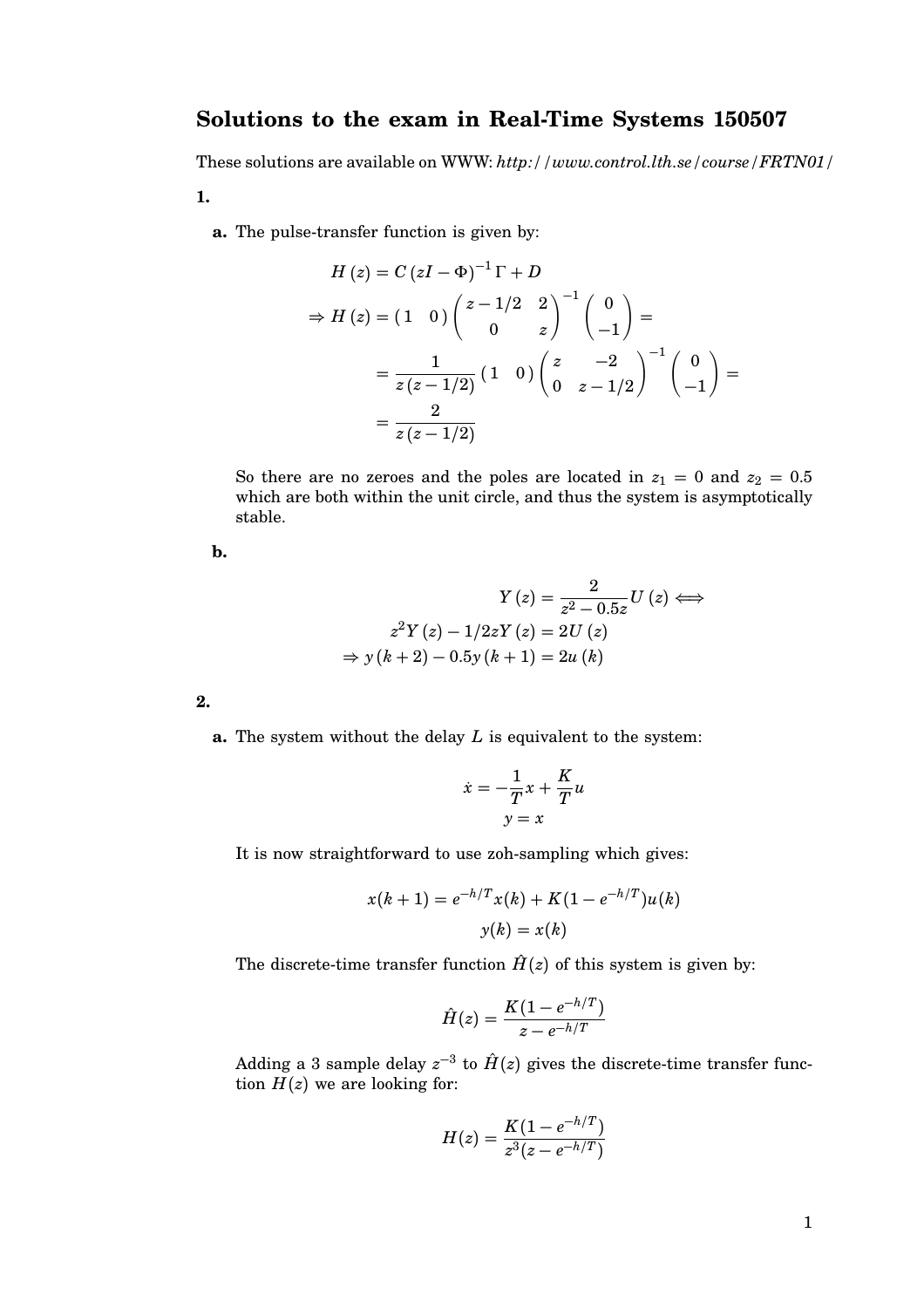**b.** In order to write the state space of the a system with 3 sample delay we have to introduce the 3 states  $x_2(k) = u(k-1), x_3(k) = u(k-2), u_4(k) = u(k-3).$ This gives:

$$
x(k + 1) = \Phi x(k) + \Gamma u(k)
$$

$$
y(k) = Cx(k)
$$

Where  $x(k) = [x_1(k), x_2(k), x_3(k), x_4(k)]^T$ ,

$$
\Phi = \begin{pmatrix} e^{-h/T} & 0 & 0 & K(1 - e^{-h/T}) \\ 0 & 0 & 0 & 0 \\ 0 & 1 & 0 & 0 \\ 0 & 0 & 1 & 0 \end{pmatrix}, \Gamma = \begin{pmatrix} 0 \\ 1 \\ 0 \\ 0 \end{pmatrix}, C = \begin{pmatrix} 1 \\ 0 \\ 0 \\ 0 \end{pmatrix}^T.
$$

**3.**

.

**a.** According to Theorem 8.1 in Real-Time Control Systems all deadlines will be met if

$$
U = \sum_{i=1}^{i=n} \frac{C_i}{T_i} \le 1
$$
  
\n
$$
\Rightarrow U = \frac{2}{10} + \frac{2}{6} + \frac{2}{8} = 0.7833 \le 1
$$

So the task set is schedulable using EDF.

**b.** With RMS the priorities will be assigned according to the period time:

| Task | Priority |
|------|----------|
| A    | low      |
| В    | high     |
| . .  | medium   |

Using Theorem 8.3 the task set is schedulable if:

$$
\sum_{i=1}^{i=n} \frac{C_i}{T_i} \le n \left( 2^{1/n} - 1 \right)
$$
  

$$
\iff 0.7833 \le 3 \left( 2^{1/3} - 1 \right) = 0.7798
$$

which is a contradiction. However, if one uses the alternative hyperbolic bound test one has that

$$
(1+\frac{2}{10})(1+\frac{2}{6})(1+\frac{2}{8})=1.9999\leq 2
$$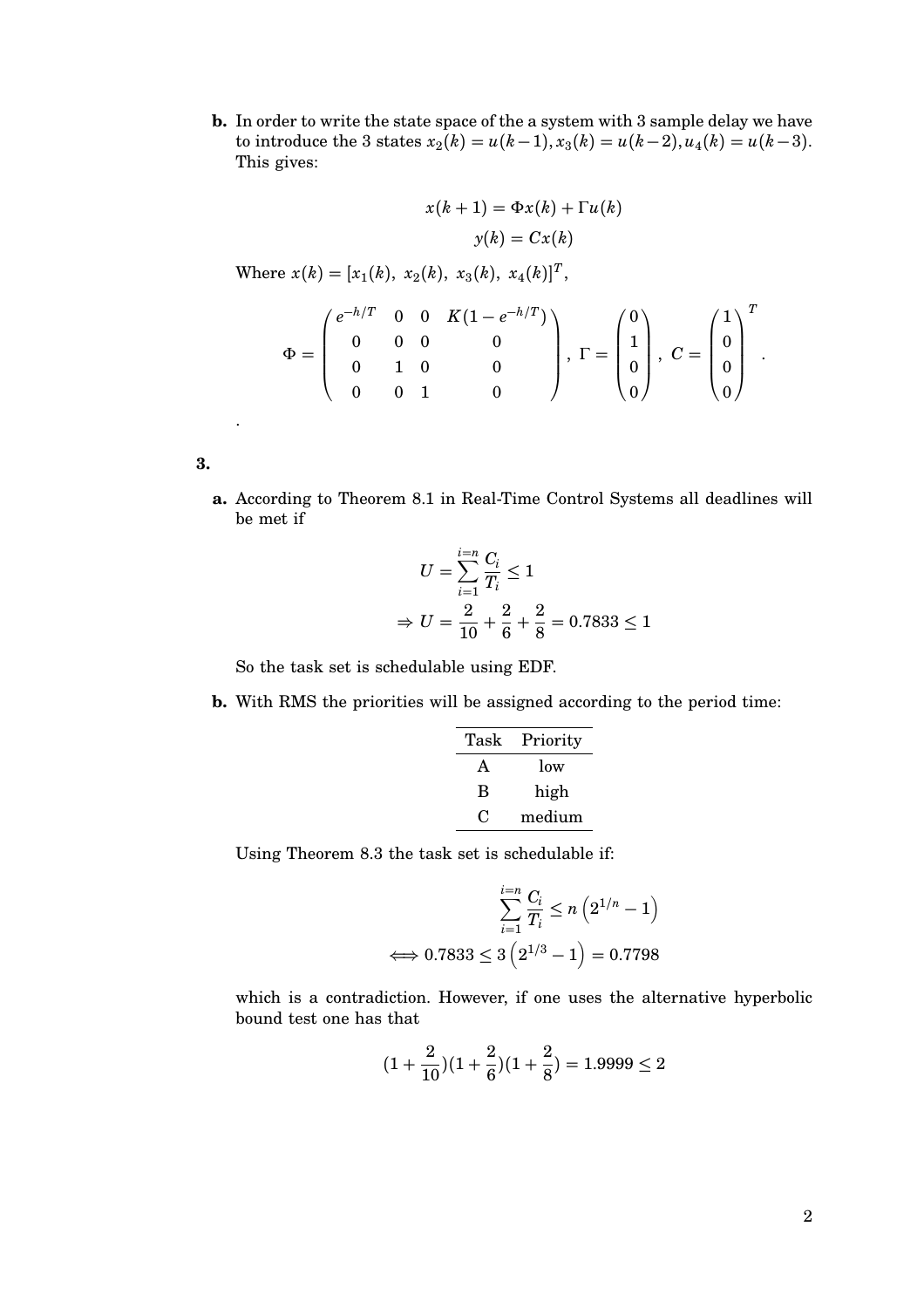and, hence, the task set is schedulable. Alternatively one can use the exact response time analysis:

$$
R_B^0 = 0, \t R_B^1 = C_B = 2, \t R_B^2 = C_B = 2
$$
  
\n
$$
R_C^0 = 0, \t R_C^1 = C_C = 2,
$$
  
\n
$$
R_C^2 = C_C + \left[ \frac{R_C^1}{T_B} \right] C_B = 2 + \left[ \frac{2}{6} \right] 2 = 2 + 2 = 4
$$
  
\n
$$
R_C^3 = 2 + \left[ \frac{4}{6} \right] 2 = 2 + 2 = 4
$$
  
\n
$$
R_A^0 = 0, \t R_A^1 = C_A = 2,
$$
  
\n
$$
R_A^2 = C_A + \left[ \frac{R_A^1}{T_B} \right] C_B + \left[ \frac{R_A^1}{T_C} \right] C_C = 2 + \left[ \frac{2}{6} \right] 2 + \left[ \frac{2}{8} \right] 2 = 2 + 2 + 2 = 6
$$
  
\n
$$
R_A^3 = 2 + \left[ \frac{6}{6} \right] 2 + \left[ \frac{6}{8} \right] 2 = 2 + 2 + 2 = 6
$$

Since  $R_i \leq D_i$  for all *i* the task set is schedulable using RMS.

**c.** With DMS the priorities will be according to the deadline:

| Task | Priority |
|------|----------|
| A    | medium   |
| R    | high     |
| 0    | low      |
|      |          |

Using Theorem 8.5 the task set is schedulable if:

$$
\sum_{i=1}^{i=n} \frac{C_i}{D_i} \le n \left( 2^{1/n} - 1 \right)
$$
  

$$
\iff \frac{2}{6} + \frac{2}{4} + \frac{2}{7} = 1.1190 \le 3 \left( 2^{1/3} - 1 \right) = 0.7798
$$

Which is a contradiction and we will have to use exact analysis:

$$
R_B = 2
$$
  
\n
$$
R_A^0 = 0, \t R_A^1 = 2
$$
  
\n
$$
R_A^2 = C_A + \left[ \frac{R_A^1}{T_B} \right] C_A = 2 + \left[ \frac{2}{10} \right] 2 = 2 + 2 = 4
$$
  
\n
$$
R_A^3 = C_A + \left[ \frac{R_A^2}{T_A} \right] C_A = 2 + \left[ \frac{4}{10} \right] 2 = 2 + 2 = 4
$$
  
\n
$$
R_C^0 = 0, \t R_C^1 = 2
$$
  
\n
$$
R_C^2 = C_C + \left[ \frac{R_C^1}{T_A} \right] C_A + \left[ \frac{R_C^1}{T_B} \right] C_B = 2 + \left[ \frac{2}{10} \right] 2 + \left[ \frac{2}{6} \right] 2 = 6
$$
  
\n
$$
R_C^3 = C_C + \left[ \frac{R_C^2}{T_A} \right] C_A + \left[ \frac{R_C^2}{T_B} \right] C_B = 2 + \left[ \frac{6}{10} \right] 2 + \left[ \frac{6}{6} \right] 2 = 6
$$

Since the worst-case response time is less than the deadline for all the tasks the task set is schedulable using DMS.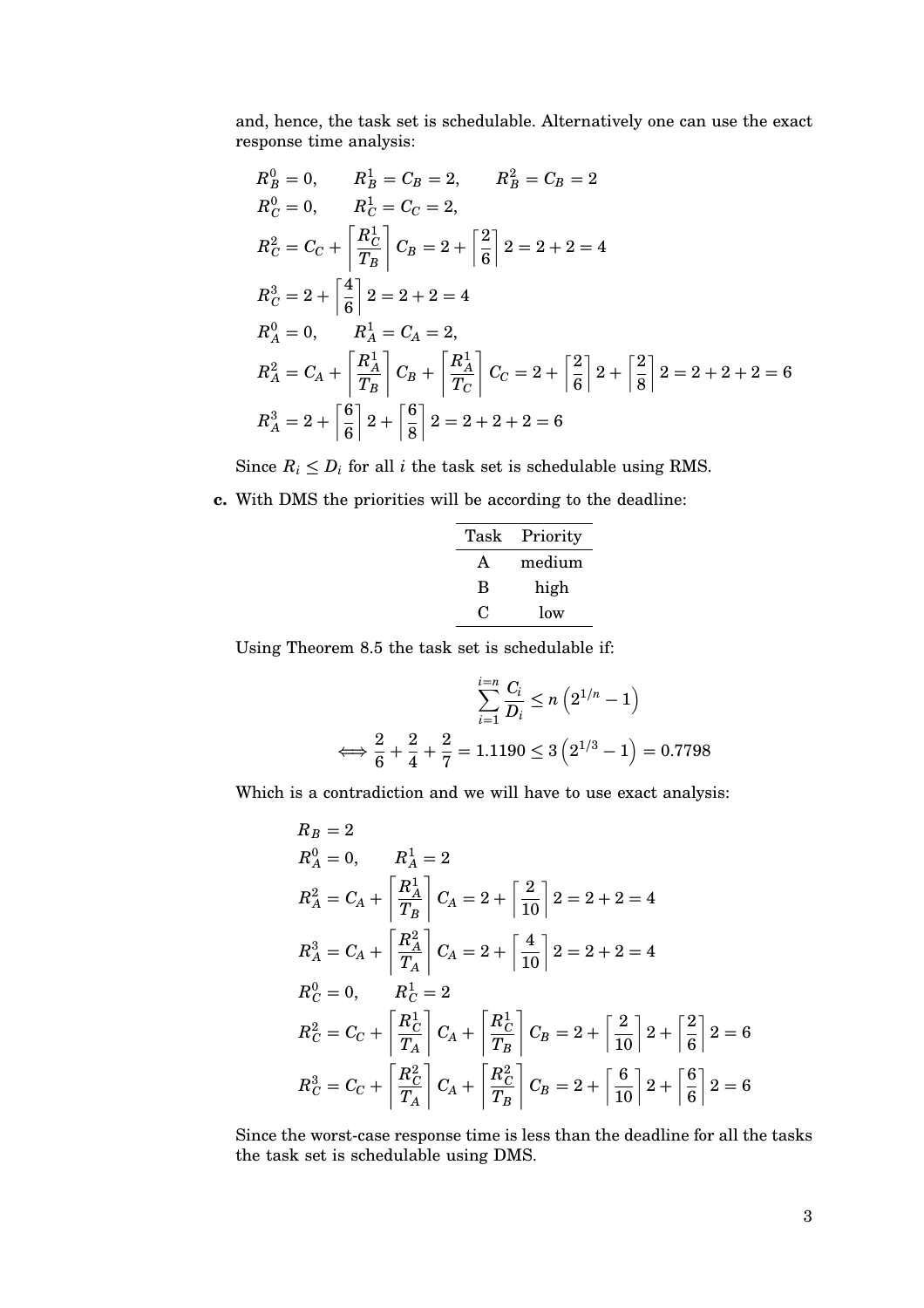The continuous time transfer functions for the first four systems are

$$
G_1 = 1/s
$$
  
\n
$$
G_2 = 1/(s + 1)
$$
  
\n
$$
G_3 = 10/(s + 2)
$$
  
\n
$$
G_4 = 1/(s^2 + 0.3s + 1)
$$

where all but  $G_4$  are first-order systems.  $G_4$  exhibits an oscillating step response, which no first order system can do.

 $H_5(z)$  contains a pole on the negative real axis. Thus,  $H_5(z)$  can not be a ZoH-sampled version of a first order system ( $\text{Re}(e^{ph}) \geq 0 \, \forall p$  which means no poles in the left half plane).

 $H_6(z)$  contains **two** poles in the **left** half plane which means  $H_6(z)$  is of order two, further, the step response is oscillating.

Conclusion: Systems  $H_1(z),...,H_3(z)$  can and are ZoH-sampled versions of first order, continuous systems, which  $H_4(z), ..., H_6(z)$  can **not** be.

## **5.**

**a.** Studying the formula

$$
f = |(f_1 + f_N) \bmod (f_s) - f_N|
$$

and inserting  $f = 20 Hz$ ,  $f_s = 50 Hz$ ,  $f_N = 25 Hz$ , gives the equation

$$
20 = |(f_1 + 25) \mod (50) - 25|
$$

this gives the two possible solutions  $(f_1 + 25)$  mod  $(50) = 5$  and  $(f_1 +$ 25) mod  $(50) = 45$ . In the range 25 to 500 Hz the first solution generates the possible frequencies

 $f_1 = \{30, 80, 130, 180, 230, 280, 330, 380, 430, 480\}$  and the second solution generates the possible frequencies  $f_2 = \{70, 120, 170, 220, 270, 320, 370, 420, 470\}.$ So the complete answer is

{30, 70, 80, 120, 130, 170, 180, 220, 230, 270, 280, 320, 330, 370, 380, 420, 430, 470, 480}.

They could also be found by subtracting and adding 20 to multiples of the sampling frequency.

**b.** A second order deadbeat filter has no low-pass filtering properties.

**6.**

**a.** By approximating the *s* with  $\frac{(z-1)}{z}$  we get the pulse transfer function

$$
H_c(z) = K\left(1 + \frac{z}{T_1(z-1)}\right)
$$

.

This can then be converted to the difference equation

$$
u(k+1) - u(k) = \frac{K(T_i+1)}{T_i}e(k+1) - Ke(k).
$$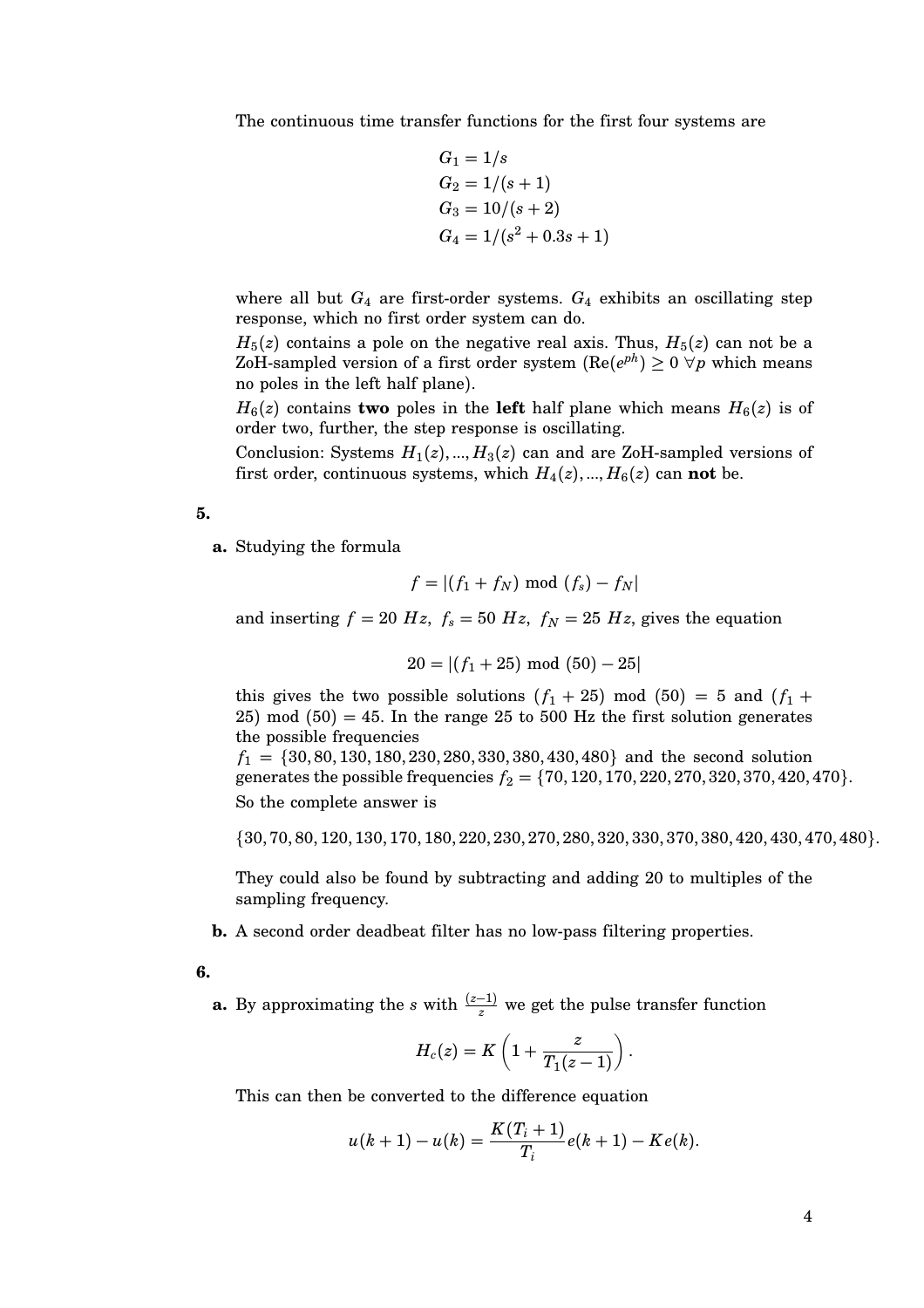**b.** In the difference equation in **a**) the two coefficients we need to convert to fixed point is  $\frac{K(T_i+1)}{T_i}$  and *K*. Since the largest coefficient is in the interval [4, 8] we need *m* = 3 integer bits and are left with *n* = 16− *m* −1 = 12 fractional bits. The conversion to fixed point is done using round  $\left(\frac{K(T_i+1)}{T}\right)$  $\left(\frac{T_i+1)}{T_i}\cdot 2^{11}\right)=$ 19548 and round  $(K \cdot 2^{11}) = 17613$ .

```
int16_t coeff1 = 19548;
int16_t coeff2 = 17613;
int n = 12;
int16 t do control(int16 t e) {
  // Controller states
  static int16_t old_u, old_e;
  int16 t u = old u+ (int16 t) (((int32 t)coeff1*e) > n)
    - (int16_t) (((int32_t)coeff2*old_e) >> n);
  old_u = u;old_e = e;return u;
}
```
**7.** The poles in the system are in 0.9 and 1.2. Since  $|1.2| > 1$  it is unstable. The controllability matrix is  $\begin{bmatrix} 0 & 0 \\ 1.1 & 1.32 \end{bmatrix}$ , so the system is uncontrollable. However, even though it is uncontrollable it is possible to make it asymptotically stable since the uncontrollable state is already asymptotically stable. For example, the state-feedback vector  $L = \begin{bmatrix} 0 & 1 \end{bmatrix}$  makes the system asymptotically stable.

This can also be realized by studying the characteristic polynomial with the state feedback law  $u = -Lx$ ,  $L = [l_1, l_2]$ .

$$
\det(\lambda I - A + BL) = (\lambda - 0.9)(\lambda - 1.2 + 1.1l_2)
$$

here the unstable root can be "stabilized" with the parameter *l*2.

- **8.** The synchronized-block in the put-method must span the entire method block. After exiting the block we might have a race condition which may cause loss of data.
	- One might think that having just an if-statement around the wait in the get-method should be enough since we use notify when we put data. But since both consumers waiting and producers waiting uses the same monitor, the notifyAll in get will also wake those threads that are waiting to get data. The put-method must call notifyAll instead of notify and make the if-statement a while-loop.
	- Another reason why the if-statement in get must be made a whileloop is to protect against spurious wakeups.